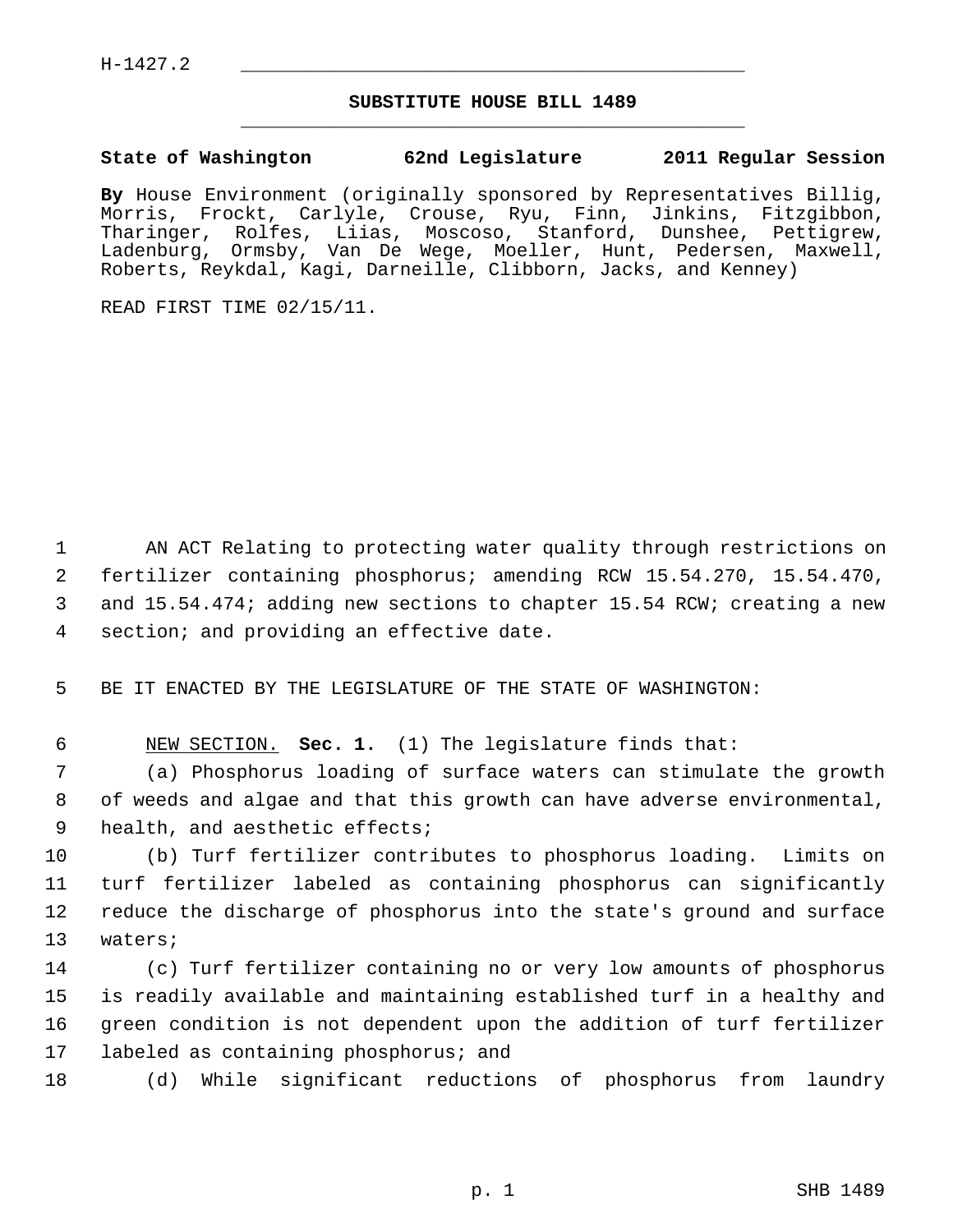1 detergent and dishwashing detergent have been achieved, similar 2 progress in reducing phosphorus contributions from turf fertilizer has 3 not been accomplished.

 4 (2) It is the intent of the legislature to significantly limit the 5 use of turf fertilizers labeled as containing phosphorus.

 6 **Sec. 2.** RCW 15.54.270 and 1998 c 36 s 2 are each amended to read 7 as follows:

8 ((Terms used in)) The definitions in this section apply throughout 9 this chapter ((have the meaning given to them in this chapter)) unless 10 the context clearly ((indicates)) requires otherwise.

11 (1) "Brand" means a term, design, or trademark used in connection 12 with the distribution and sale of one or more grades of commercial 13 fertilizers.

14 (2) "Bulk fertilizer" means commercial fertilizer distributed in a 15 nonpackaged form such as, but not limited to, tote bags, tote tanks, 16 bins, tanks, trailers, spreader trucks, and railcars.

17 (3) "Calcium carbonate equivalent" means the acid-neutralizing 18 capacity of an agricultural liming material expressed as a weight 19 percentage of calcium carbonate.

20 (4) "Commercial fertilizer" means a substance containing one or 21 more recognized plant nutrients and that is used for its plant nutrient 22 content or that is designated for use or claimed to have value in 23 promoting plant growth, and shall include limes, gypsum, and 24 manipulated animal and vegetable manures. It does not include 25 unmanipulated animal and vegetable manures, organic waste-derived 26 material, and other products exempted by the department by rule.

27 (5) "Composting" means the controlled aerobic degradation of 28 organic waste materials. Natural decay of organic waste under 29 uncontrolled conditions is not composting.

30 (6) "Customer-formula fertilizer" means a mixture of commercial 31 fertilizer or materials of which each batch is mixed according to the 32 specifications of the final purchaser.

33 (7) "Department" means the department of agriculture of the state 34 of Washington or its duly authorized representative.

35 (8) "Director" means the director of the department of agriculture. 36 (9) "Distribute" means to import, consign, manufacture, produce,

SHB 1489 p. 2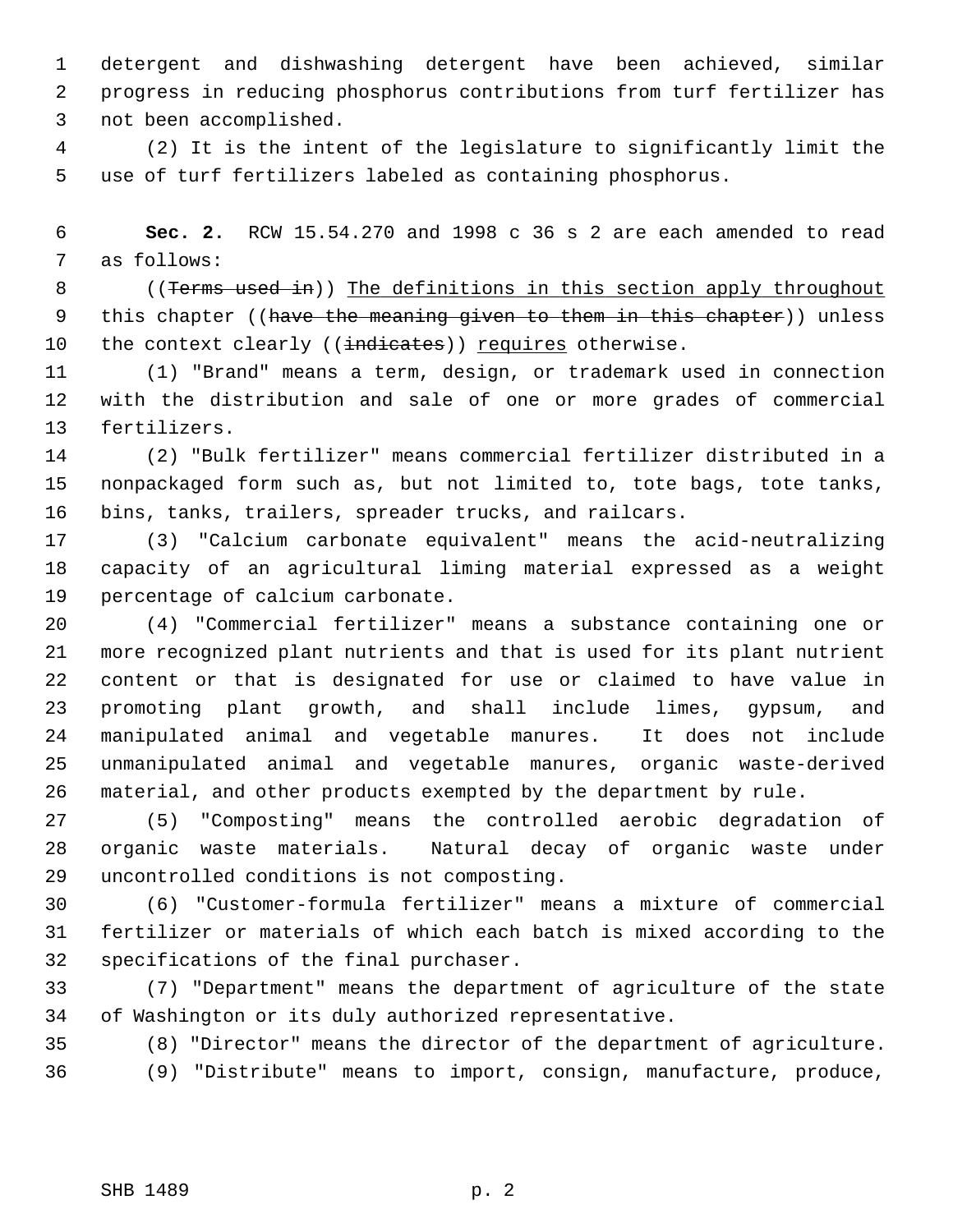1 compound, mix, or blend commercial fertilizer, or to offer for sale, 2 sell, barter, exchange, or otherwise supply commercial fertilizer in 3 this state.

4 (10) "Distributor" means a person who distributes.

 5 (11) "Fertilizer material" means a commercial fertilizer that 6 either:

 7 (a) Contains important quantities of no more than one of the 8 primary plant nutrients: Nitrogen, phosphate, and potash;

 9 (b) Has eighty-five percent or more of its plant nutrient content 10 present in the form of a single chemical compound; or

11 (c) Is derived from a plant or animal residue or by-product or 12 natural material deposit that has been processed in such a way that its 13 content of plant nutrients has not been materially changed except by 14 purification and concentration.

15 (12) "Grade" means the percentage of total nitrogen, available 16 phosphoric acid, and soluble potash stated in whole numbers in the same 17 terms, order, and percentages as in the "guaranteed analysis," unless 18 otherwise allowed by a rule adopted by the department. Specialty 19 fertilizers may be guaranteed in fractional units of less than one 20 percent of total nitrogen, available phosphorus or phosphoric acid, and 21 soluble potassium or potash. Fertilizer materials, bone meal, manures, 22 and similar materials may be guaranteed in fractional units.

23 (13) "Guaranteed analysis."

24 (a) Until the director prescribes an alternative form of 25 "guaranteed analysis" by rule the term "guaranteed analysis" shall mean 26 the minimum percentage of plant nutrients claimed in the following 27 order and form:

| 28 | Total nitrogen $(N)$                 | percent          |
|----|--------------------------------------|------------------|
| 29 | Available phosphoric acid $(P_2O_5)$ | $\ldots$ percent |
| 30 | Soluble potash $(K, O)$              |                  |

31 The percentage shall be stated in whole numbers unless otherwise 32 allowed by the department by rule.

33 The "guaranteed analysis" may also include elemental guarantees for 34 phosphorus (P) and potassium (K).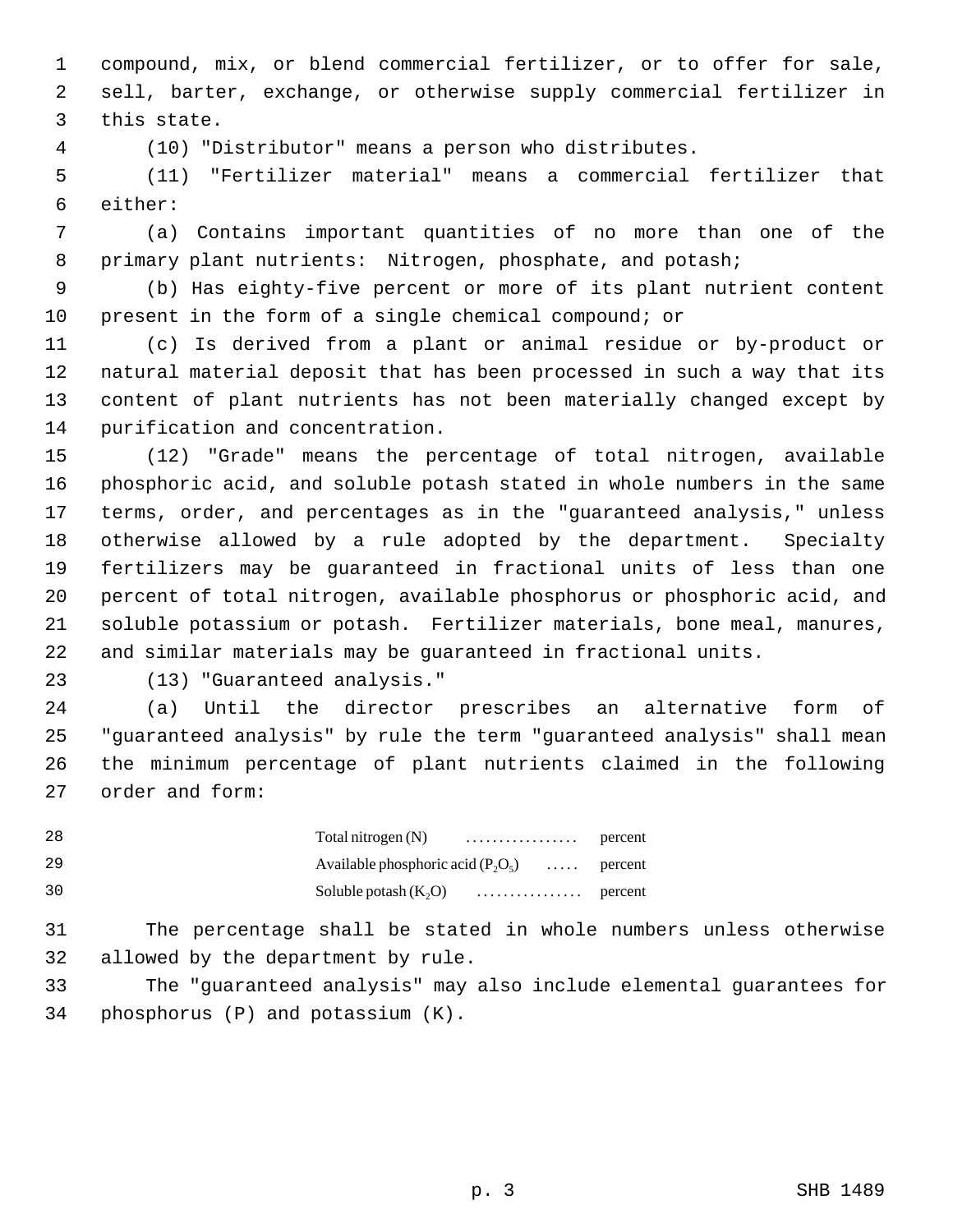1 (b) For unacidulated mineral phosphatic material and basic slag, 2 bone, tankage, and other organic phosphatic materials, the total 3 phosphoric acid or degree of fineness may also be guaranteed.

 4 (c) Guarantees for plant nutrients other than nitrogen, phosphorus, 5 and potassium shall be as allowed or required by rule of the 6 department. The guarantees for such other nutrients shall be expressed 7 in the form of the element.

 8 (d) The guaranteed analysis for limes shall include the percentage 9 of calcium or magnesium expressed as their carbonate; the calcium 10 carbonate equivalent as determined by methods prescribed by the 11 association of official analytical chemists; and the minimum percentage 12 of material that will pass respectively a one hundred mesh, sixty mesh, 13 and ten mesh sieve. The mesh size declaration may also include the 14 percentage of material that will pass additional mesh sizes.

15 (e) In commercial fertilizer, the principal constituent of which is 16 calcium sulfate (gypsum), the percentage of calcium sulfate  $(CaSO_4.2H,0)$ 17 shall be given along with the percentage of total sulfur.

18 (14) "Imported fertilizer" means any fertilizer distributed into 19 Washington from any other state, province, or country.

20 (15) "Label" means the display of all written, printed, or graphic 21 matter, upon the immediate container, or a statement accompanying a 22 fertilizer.

23 (16) "Labeling" includes all written, printed, or graphic matter, 24 upon or accompanying a commercial fertilizer, or advertisement, 25 brochures, posters, television, and radio announcements used in 26 promoting the sale of such fertilizer.

27 (17) "Licensee" means the person who receives a license to 28 distribute a commercial fertilizer under the provisions of this 29 chapter.

30 (18) "Lime" means a substance or a mixture of substances, the 31 principal constituent of which is calcium or magnesium carbonate, 32 hydroxide, or oxide, singly or combined.

33 (19) "Manipulation" means processed or treated in any manner, 34 including drying to a moisture content less than thirty percent.

35 (20) "Manufacture" means to compound, produce, granulate, mix, 36 blend, repackage, or otherwise alter the composition of fertilizer 37 materials.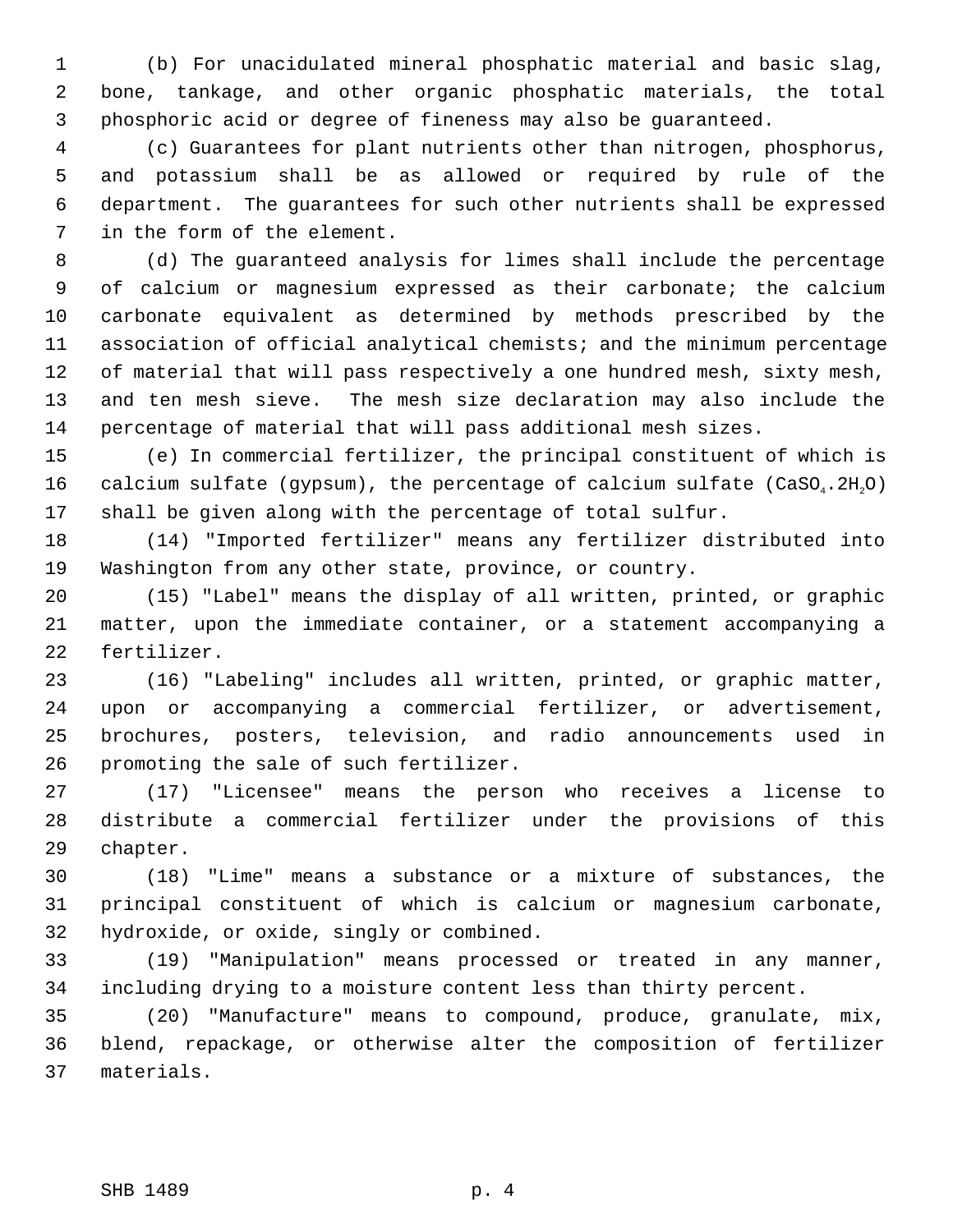1 (21) "Micronutrients" are: Boron; chlorine; cobalt; copper; iron; 2 manganese; molybdenum; sodium; and zinc.

 3 (22) "Micronutrient fertilizer" means a produced or imported 4 commercial fertilizer that contains commercially valuable 5 concentrations of micronutrients but does not contain commercially 6 valuable concentrations of nitrogen, phosphoric acid, available 7 phosphorus, potash, calcium, magnesium, or sulfur.

 8 (23) "Official sample" means a sample of commercial fertilizer 9 taken by the department and designated as "official" by the department.

10 (24) "Organic waste-derived material" means grass clippings, 11 leaves, weeds, bark, plantings, prunings, and other vegetative wastes, 12 uncontaminated wood waste from logging and milling operations, food 13 wastes, food processing wastes, and materials derived from these wastes 14 through composting. "Organic waste-derived material" does not include 15 products that include biosolids.

16 (25) "Packaged fertilizer" means commercial fertilizers, either 17 agricultural or specialty, distributed in nonbulk form.

18 (26) "Person" means an individual, firm, brokerage, partnership, 19 corporation, company, society, or association.

20 (27) "Percent" or "percentage" means the percentage by weight.

21 (28) "Produce" means to compound or fabricate a commercial 22 fertilizer through a physical or chemical process, or through mining. 23 "Produce" does not include mixing, blending, or repackaging commercial 24 fertilizer products.

25 (29) "Registrant" means the person who registers commercial 26 fertilizer under the provisions of this chapter.

27 (30) "Specialty fertilizer" means a commercial fertilizer 28 distributed primarily for nonfarm use, such as, but not limited to, use 29 on home gardens, lawns, shrubbery, flowers, golf courses, municipal 30 parks, cemeteries, greenhouses, and nurseries.

31 (31) "Ton" means the net weight of two thousand pounds avoirdupois.

32 (32) "Total nutrients" means the sum of the percentages of total 33 nitrogen, available phosphoric acid, and soluble potash as guaranteed 34 and as determined by analysis.

35 (33) "Washington application rate" is calculated by using an 36 averaging period of up to four consecutive years that incorporates 37 agronomic rates that are representative of soil, crop rotation, and 38 climatic conditions in Washington state.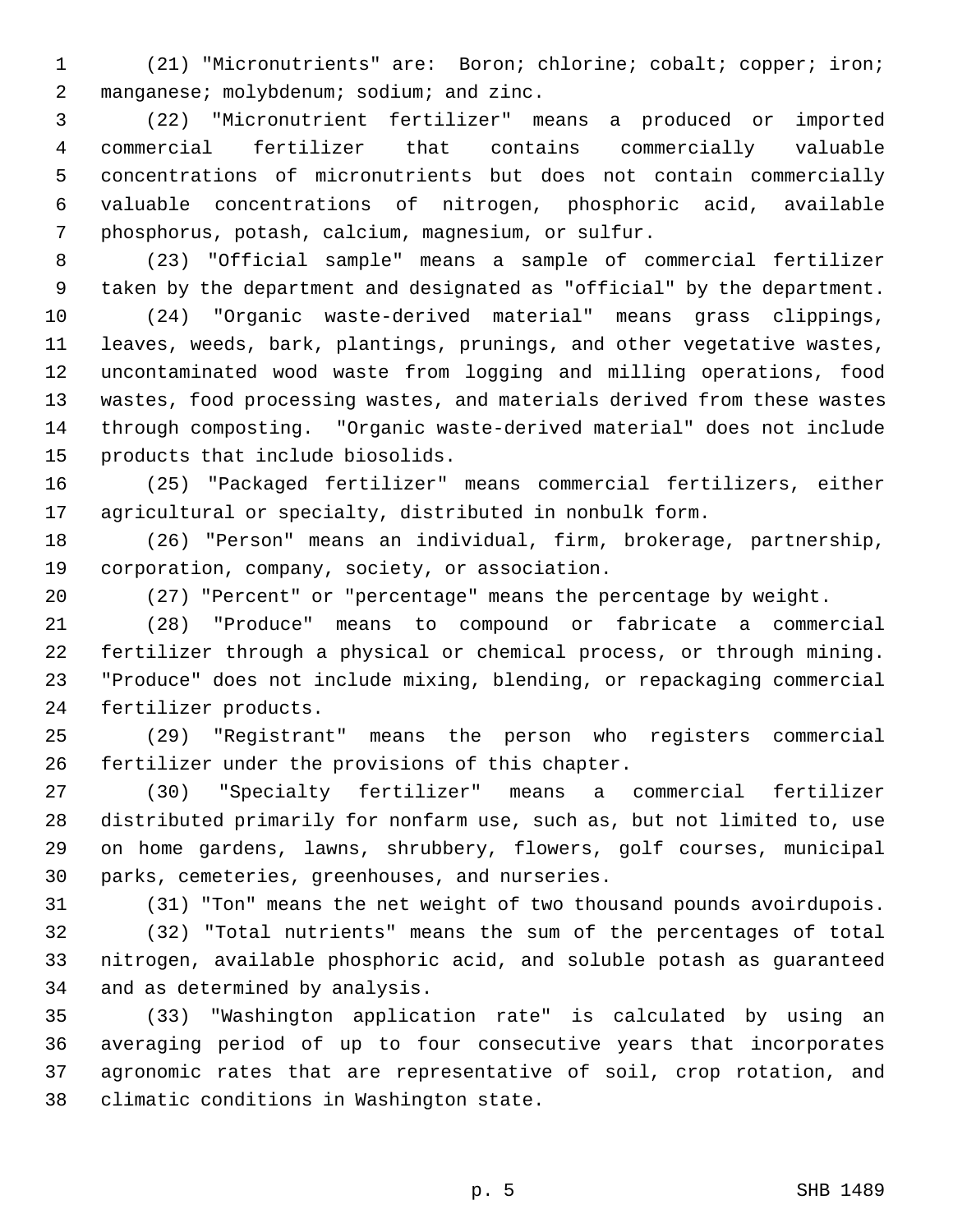1 (34) "Waste-derived fertilizer" means a commercial fertilizer that 2 is derived in whole or in part from solid waste as defined in chapter 3 70.95 or 70.105 RCW, or rules adopted thereunder, but does not include 4 fertilizers derived from biosolids or biosolids products regulated 5 under chapter 70.95J RCW or wastewaters regulated under chapter 90.48 6 RCW. 7 (35)(a) "Turf" means land, including residential property, 8 commercial property, and publicly owned land, which is planted in 9 closely mowed, managed grass.

10 (b) "Turf" does not include pasture land, land used to grow grass 11 for sod, or any other land used for agricultural production or 12 residential vegetable or flower gardening.

13 (36)(a) "Turf fertilizer" means a commercial fertilizer that is 14 labeled for use on turf.

15 (b) "Turf fertilizer" does not include commercial fertilizers 16 derived solely from organic materials, biosolids, or biosolid products.

17 NEW SECTION. **Sec. 3.** A new section is added to chapter 15.54 RCW 18 to read as follows:

19 (1) Except as otherwise provided in section 4 of this act, a person 20 may not apply turf fertilizer that is labeled as containing phosphorus 21 to turf.

22 (2) A person may not apply turf fertilizer labeled as containing 23 phosphorus to turf when the ground is frozen.

24 (3) A person may not intentionally apply turf fertilizer labeled as 25 containing phosphorus to an impervious surface.

26 NEW SECTION. **Sec. 4.** A new section is added to chapter 15.54 RCW 27 to read as follows:

28 Section 3(1) of this act does not apply in the following instances:

29 (1) Application for the purpose of establishing grass or repairing 30 damaged grass, using either seeds or sod, during the growing season in 31 which the grass is established;

32 (2) Application to an area if the soil in the area is deficient in 33 plant available phosphorus, as shown by a soil test performed no more 34 than thirty-six months before the application; or

35 (3) Application to pasture, interior houseplants, flower and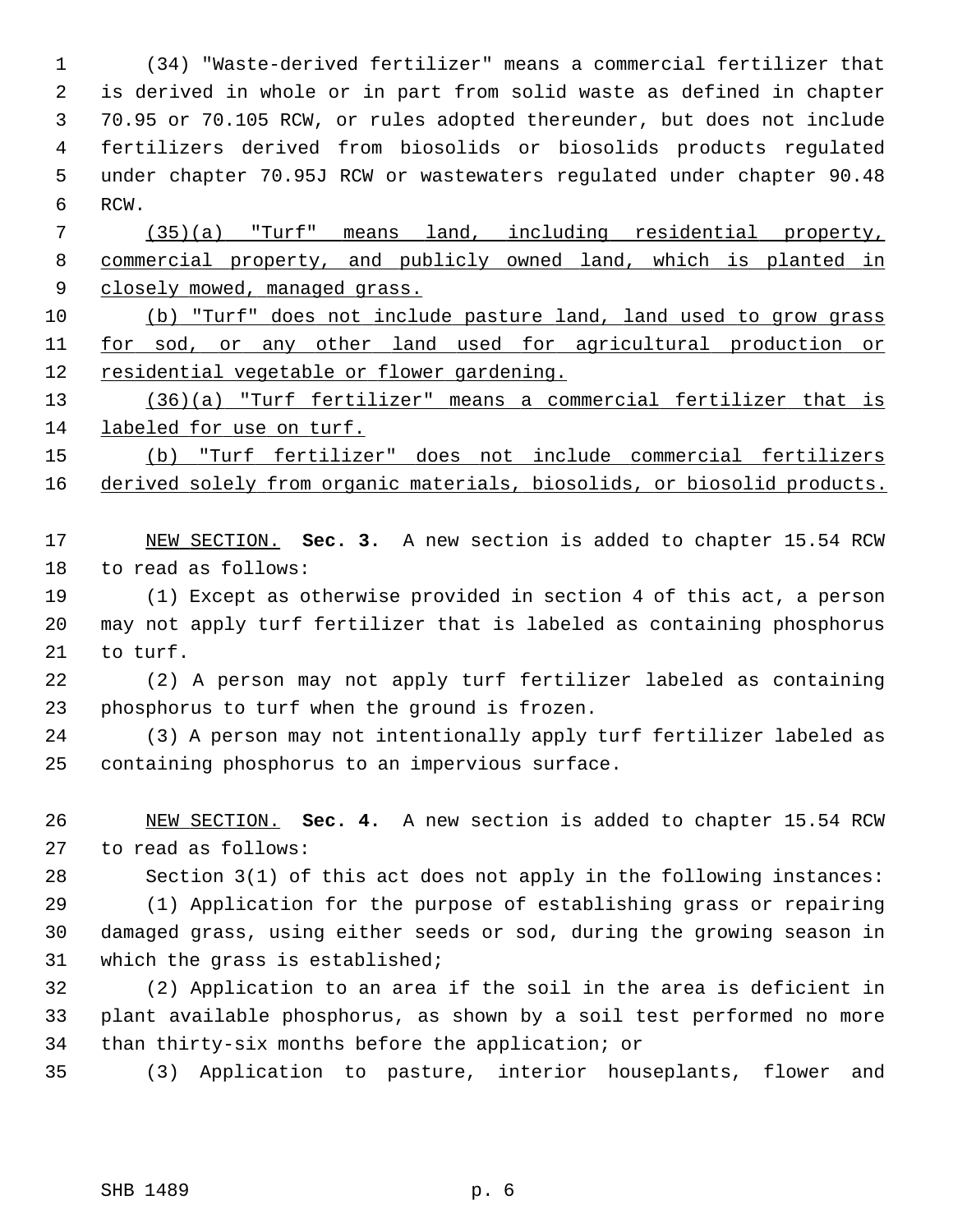1 vegetable gardens located on either public or private property, land 2 used to grow grass for sod, or any land used for agricultural or 3 silvicultural production.

 4 NEW SECTION. **Sec. 5.** A new section is added to chapter 15.54 RCW 5 to read as follows:

 6 (1) Except as provided in subsection (2) of this section, no person 7 may sell turf fertilizer that is labeled as containing phosphorus.

 8 (2) The sale of turf fertilizer that is labeled as containing 9 phosphorus is allowed for the following purposes:

10 (a) Application for the purpose of establishing grass or repairing 11 damaged grass, using either seeds or sod, during the growing season in 12 which the grass is established;

13 (b) Application to an area if the soil in the area is deficient in 14 plant available phosphorus, as shown by a soil test performed no more 15 than thirty-six months before the application; or

16 (c) Application to pasture, interior houseplants, flower and 17 vegetable gardens located on either public or private property, land 18 used to grow grass for sod, or any land used for agricultural or 19 silvicultural production.

20 NEW SECTION. **Sec. 6.** A new section is added to chapter 15.54 RCW 21 to read as follows:

22 A person who sells turf fertilizer at retail may only display turf 23 fertilizer that is labeled as containing phosphorus if it is also 24 clearly labeled for a use permitted by section 5 of this act.

25 **Sec. 7.** RCW 15.54.470 and 1998 c 36 s 11 are each amended to read 26 as follows:

27 (1) Except for violations of sections 3, 5, and 6 of this act, any 28 person who violates any provision of this chapter shall be guilty of a 29 misdemeanor, and the fines collected shall be disposed of as provided 30 under RCW 15.54.480.

31 (2) Nothing in this chapter shall be considered as requiring the 32 department to report for prosecution or to cancel the registration of 33 a commercial fertilizer product or to stop the sale of fertilizers for 34 violations of this chapter, when violations are of a minor character,